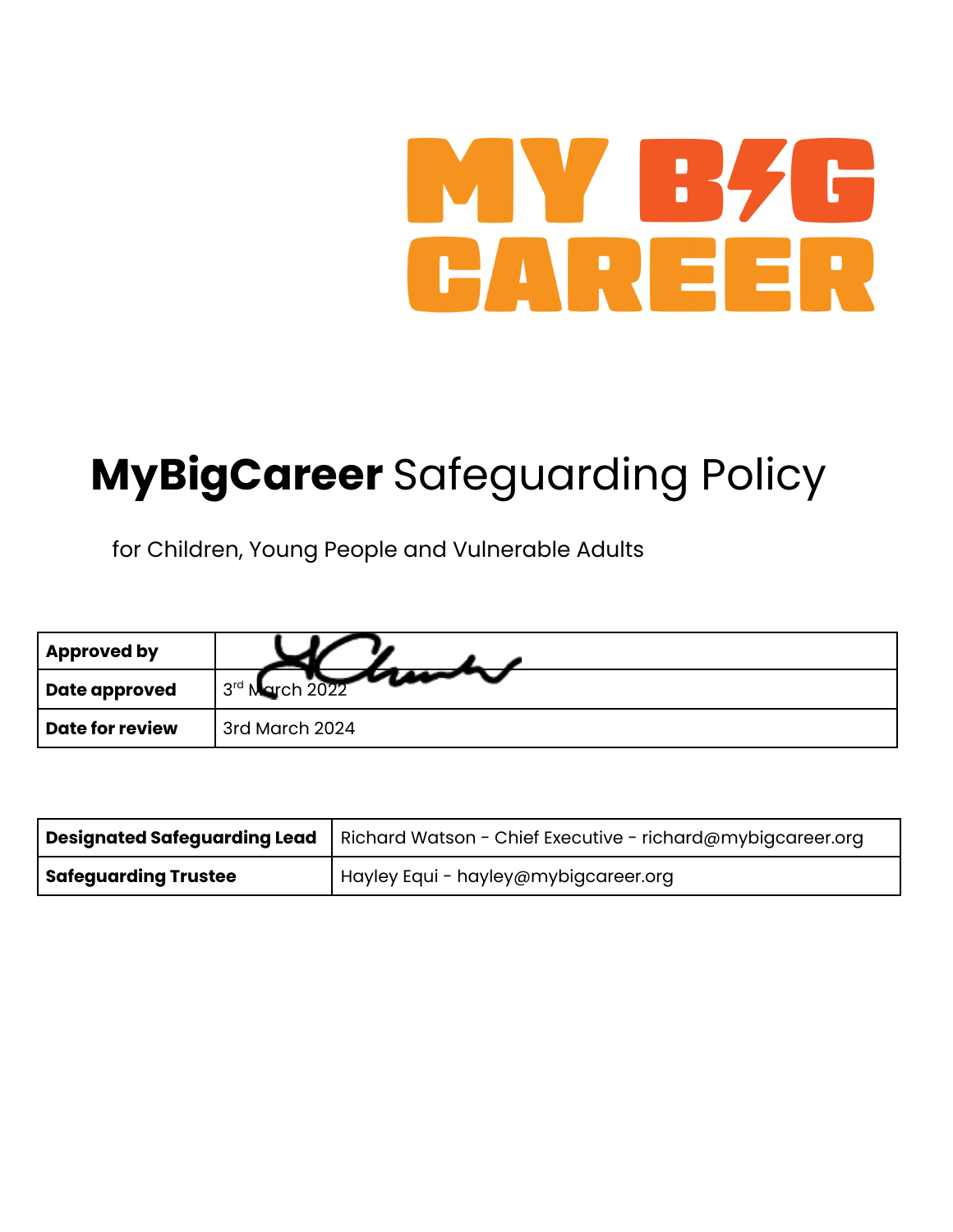### **Contents Page**

- **1. Our Policy**
- **2. Managing Concerns and Disclosures**
- **3. Supporting Staff and Volunteers**
- **4. Allegations Against Staff and Volunteers**
- **5. Internet and device safety**
- **6. Confidentiality**
- **7. Parental Involvement**
- **8. Risk Assessments**
- **9. Children Potentially at Greater Risk of Harm**
- **10. Privacy and Data Storage**
- **11. Glossary of safeguarding terminology**
- **12. Internal Roles and Responsibilities**
- **13. External Roles and Responsibilities**

#### **14. Appendices:**

Appendix A: Safeguarding Process Map Appendix B: Safeguarding Team Contacts Appendix C: Legislative Framework Appendix D: Disclosure Declaration Form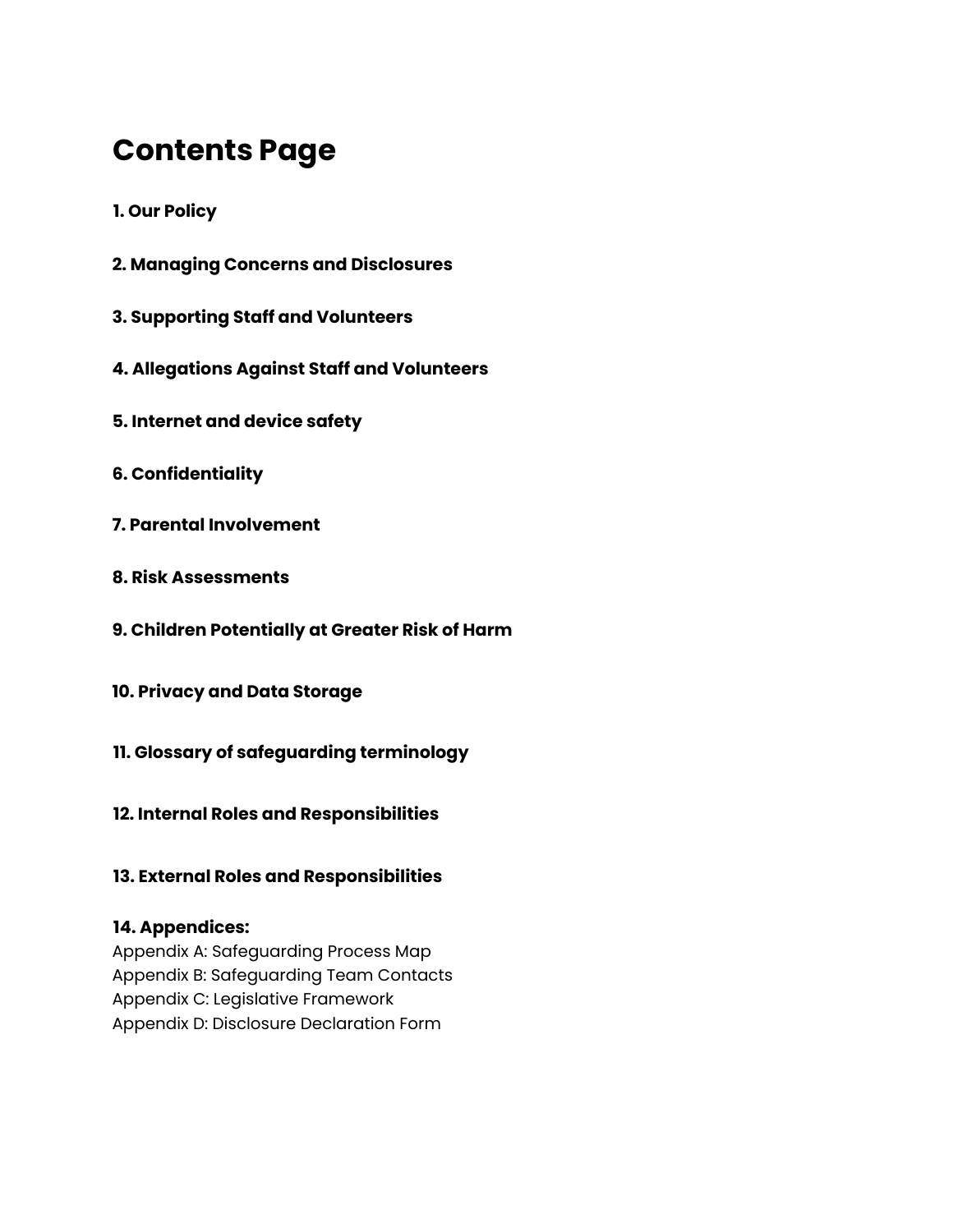#### **1. Our Policy**

#### **1.1 Policy Statement**

MyBigCareer believes that it is unacceptable for anyone to experience abuse of any kind. We recognise our responsibility to safeguard the welfare of all children, young people and vulnerable adults and we are committed to the safe working practices outlined in this policy to achieve this.

Our Safeguarding Policy is designed to protect not only our beneficiaries but also our volunteers, staff, trustees and other stakeholders.

Whilst the majority of the charity's work takes place with children and young people under the age of 18, from time to time, staff will support young people over the age of 18 who due to their young age we consider, vulnerable adults. This policy therefore includes references to vulnerable adults as well as children and young people.

#### **The purpose of this policy:**

- To protect the children, young people and vulnerable adults who engage with MyBigCareer services.
- To provide staff and volunteers, as well as children and young people and their families, with the principles and practices which guide our approach to safeguarding and child protection.
- To ensure that all individuals who come into contact with the charity (staff, volunteers, trustees, corporate partners and school contacts), are treated fairly and in accordance with the law.

#### **1.2 Scope of Policy**

This policy applies to all staff including: senior managers, trustees, paid staff, sessional and temporary staff, students and volunteers working on behalf of **MyBigCareer**.

#### **1.3 Legal and Guidance Framework**

This policy has been drawn up on the basis of legislation, policy and guidance that seeks to protect children, young people and vulnerable adults in England, namely:

- Children Act 1989 (and 2004 amendment)
- United Convention of The Rights of the Child 1991
- Human Rights Act 1998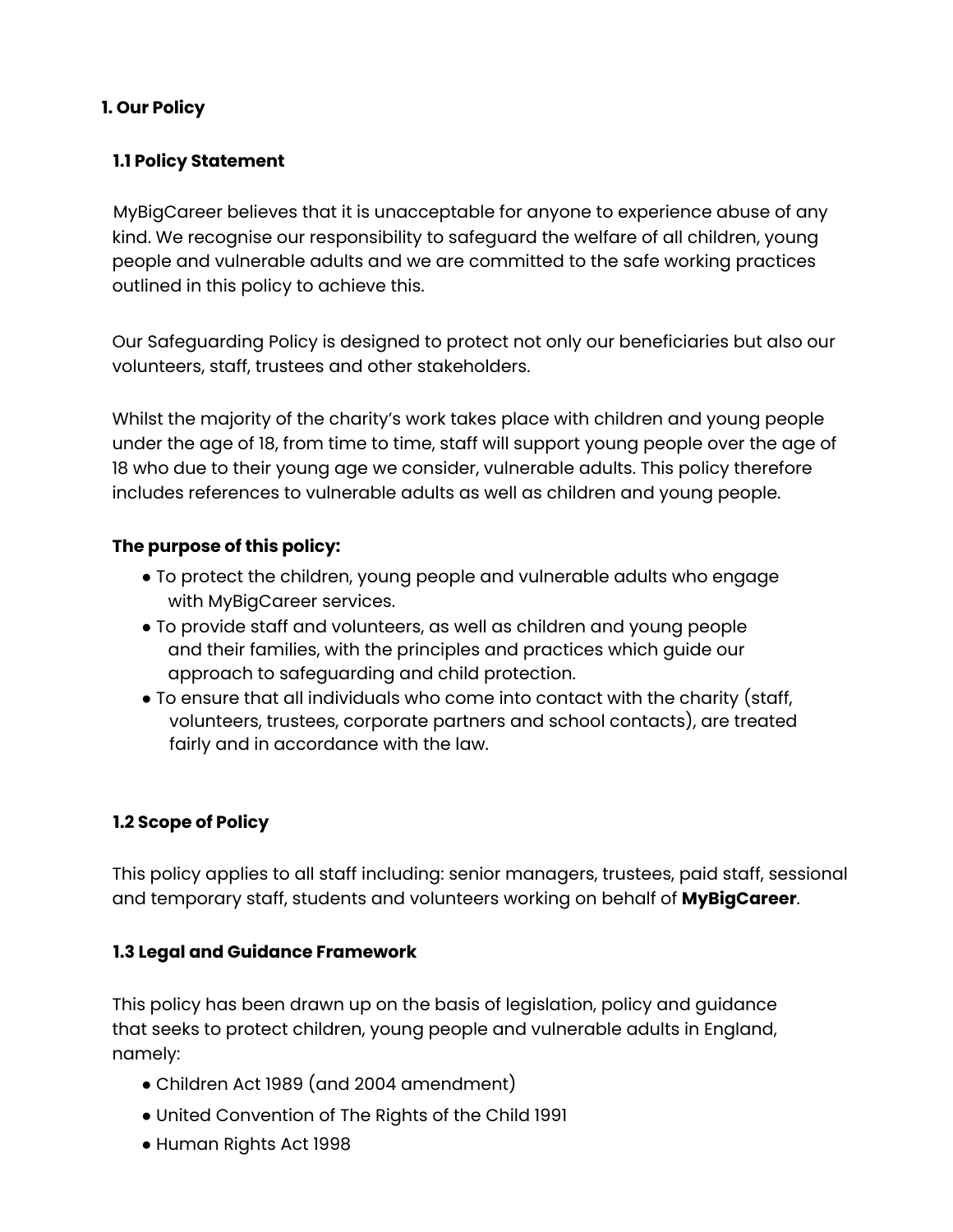- European Convention of Human Rights 1953
- Sexual Offences Act 2003
- Safeguarding Vulnerable Groups Act 2006
- Working Together to Safeguard Children 2018
- Keeping Children Safe in Education 2020
- NSPCC Safer Recruitment Guidance

●'How safe are our children online? 2019; An overview of data on child abuse online' ● Sexual Violence and Sexual Harassment between Children May 2018

- Information Sharing 2018
- Counter Terrorism and Security Act 2015
- Statutory Guidance on the Prevent Duty
- Statutory guidance on FGM

#### **1.4 Organisational Values**

Our safeguarding policy and decision making, like all of our policies, is also informed by our organisational values;

- Compassion first
- Dream big
- Empower others
- Act with purpose

#### **1.5 Definitions of Abuse**

#### **Physical Abuse**

Physical abuse is when someone hurts or harms a child or young person on purpose. It includes:

- hitting with hands or objects
- slapping and punching
- kicking
- shaking
- throwing
- poisoning
- burning and scalding
- biting and scratching
- breaking bones
- drowning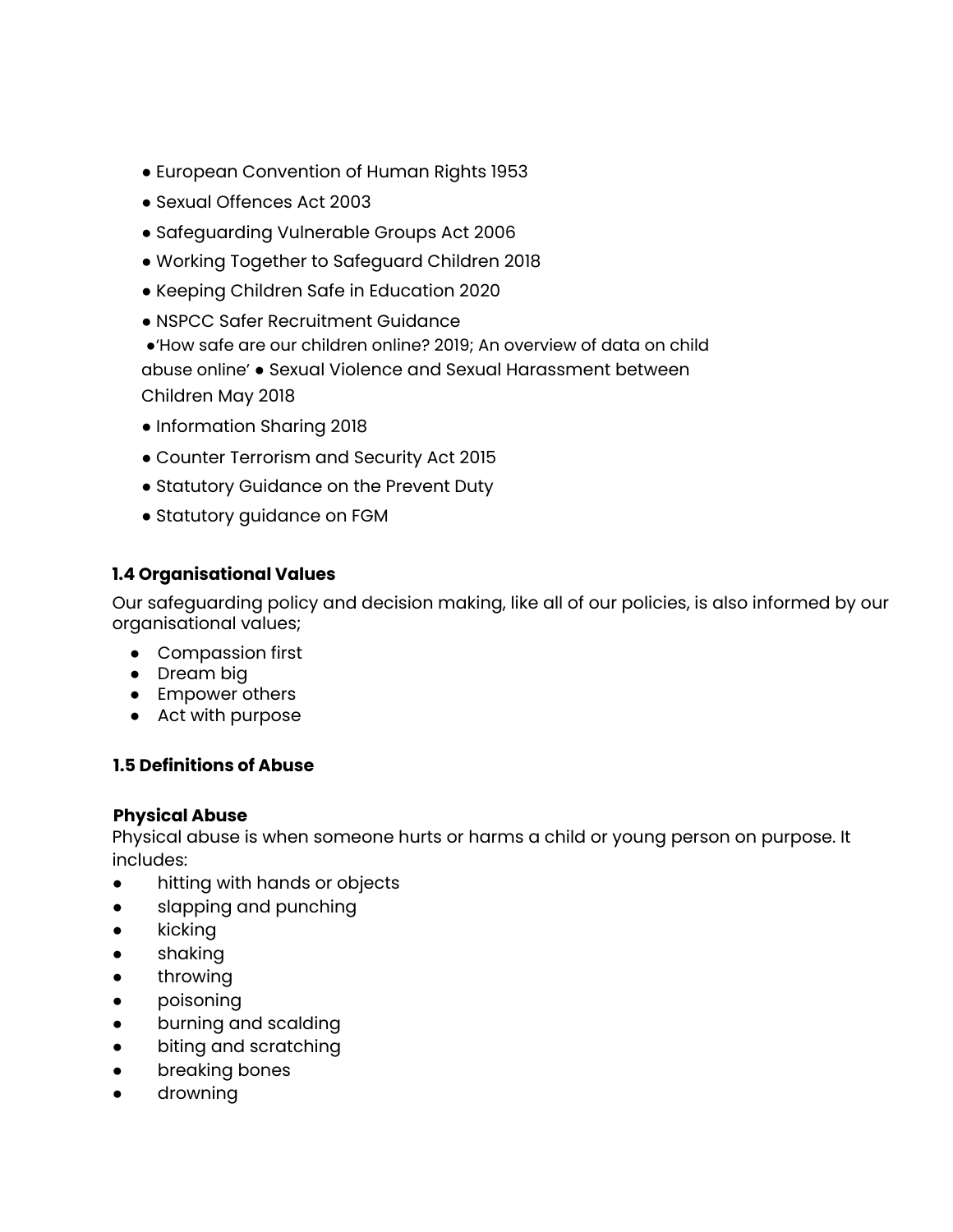#### **Sexual Abuse**

When a child or young person is sexually abused, they're forced or tricked into sexual activities. There are 2 types of sexual abuse – contact and non-contact abuse. And sexual abuse can happen in person or online.

Contact abuse is where an abuser makes physical contact with a child. This includes:

- sexual touching of any part of a child's body, whether they're clothed or not
- using a body part or object to rape or penetrate a child
- forcing a child to take part in sexual activities
- making a child undress or touch someone else.

Contact abuse can include touching, kissing and oral sex – sexual abuse isn't just penetrative.

Non-contact abuse is where a child is abused without being touched by the abuser. This can be in person or online and includes:

- exposing or flashing
- showing pornography
- exposing a child to sexual acts
- making them masturbate
- forcing a child to make, view or share child abuse images or videos
- making, viewing or distributing child abuse images or videos
- forcing a child to take part in sexual activities or conversations online or through a smartphone.

#### **Emotional Abuse**

Emotional abuse is any type of abuse that involves the continual emotional mistreatment of a child. It's sometimes called psychological abuse. Emotional abuse can involve deliberately trying to scare, humiliate, isolate or ignore a child. Emotional abuse is often a part of other kinds of abuse, which means it can be difficult to spot the signs or tell the difference, though it can also happen on its own.

Emotional abuse includes:

- humiliating or constantly criticising a child
- threatening, shouting at a child or calling them names
- making the child the subject of jokes, or using sarcasm to hurt a child
- blaming and scapegoating
- making a child perform degrading acts
- not recognising a child's own individuality or trying to control their lives
- pushing a child too hard or not recognising their limitations
- exposing a child to upsetting events or situations, like domestic abuse or drug taking
- failing to promote a child's social development
- not allowing them to have friends
- persistently ignoring them
- being absent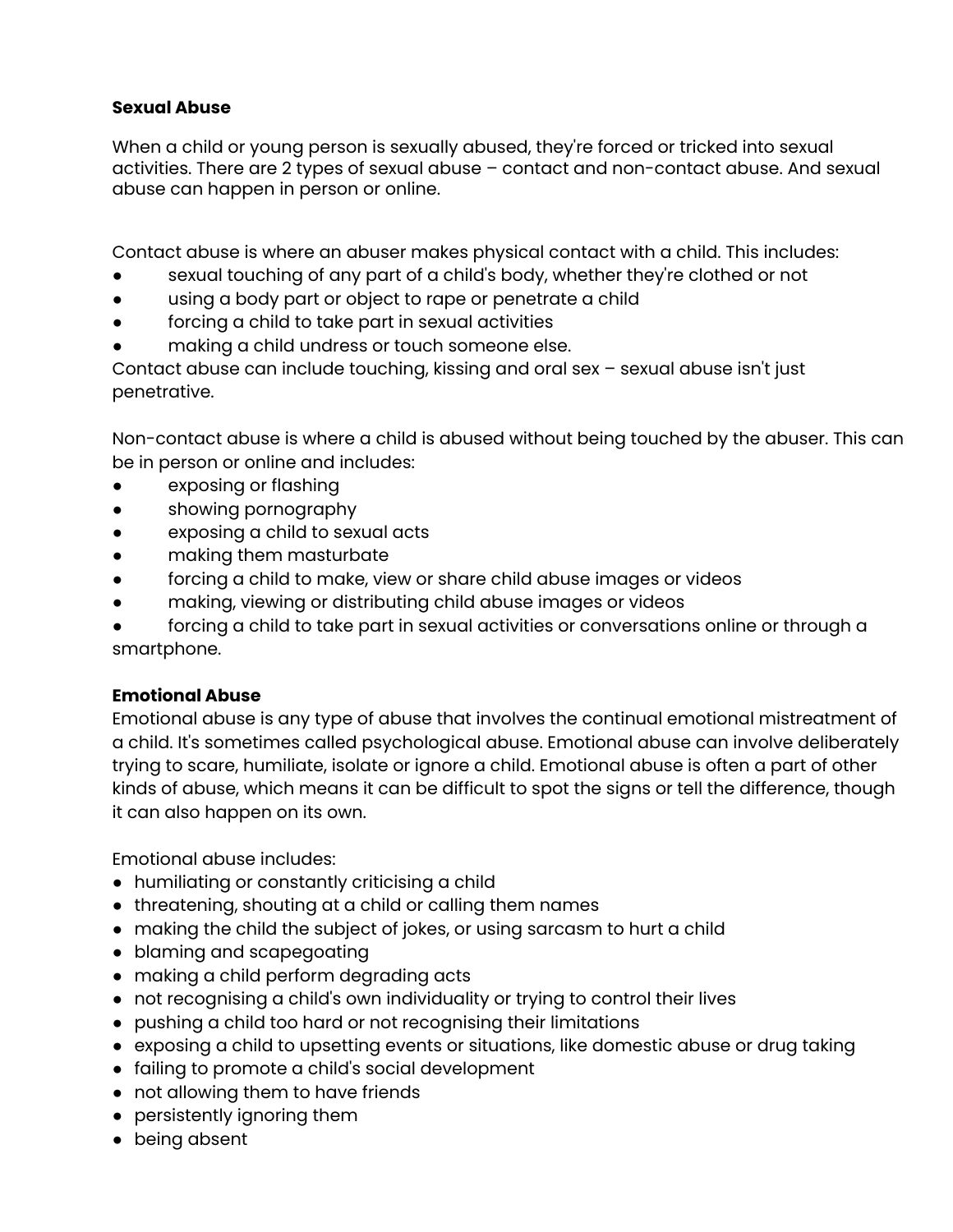- manipulating a child
- never saying anything kind, expressing positive feelings or congratulating a child on successes
- never showing any emotions in interactions with a child, also known as emotional neglect.

#### **Neglect**

Neglect is the ongoing failure to meet a child's basic needs and the most common form of child abuse. A child might be left hungry or dirty, or without proper clothing, shelter, supervision or health care. This can put children and young people in danger. And it can also have long term effects on their physical and mental wellbeing.

Neglect can be a lot of different things, which can make it hard to spot. But broadly speaking, there are 4 types of neglect:

**Physical neglect** - A child's basic needs, such as food, clothing or shelter, are not met or they aren't properly supervised or kept safe.

**Educational neglect** - A parent doesn't ensure their child is given an education.

**Emotional neglect** - A child doesn't get the nurture and stimulation they need. This could be through ignoring, humiliating, intimidating or isolating them.

**Medical neglect** - A child isn't given proper health care. This includes dental care and refusing or ignoring medical recommendations.

#### **We recognise that:**

- The welfare of the child is paramount, as enshrined in the Children Act 2004 and this is true for all children regardless of age, disability, gender, race, religion/belief, sex or sexual orientation.
- Some children are additionally vulnerable due to previous experiences, their level of dependency, communication needs or other issues.
- Working in partnership with children, young people, their parents, carers and other agencies is essential in promoting young people's welfare.
- Vulnerable adults may also require safeguarding.

#### **We seek to keep children, young people and vulnerable adults safe by:**

- Valuing, listening to, and respecting them.
- Appointing a Designated Safeguarding Lead (DSL) and a trustee responsible for safeguarding • Ensuring that those we employ and who work with children, young people and vulnerable adults and/or their data, unsupervised are DBS checked
- Adopting child-centred safeguarding policies, procedures and practices and ensuring they are known and followed throughout the organisation.
- Providing effective management of cases through supervision, support, training and recording and monitoring procedures.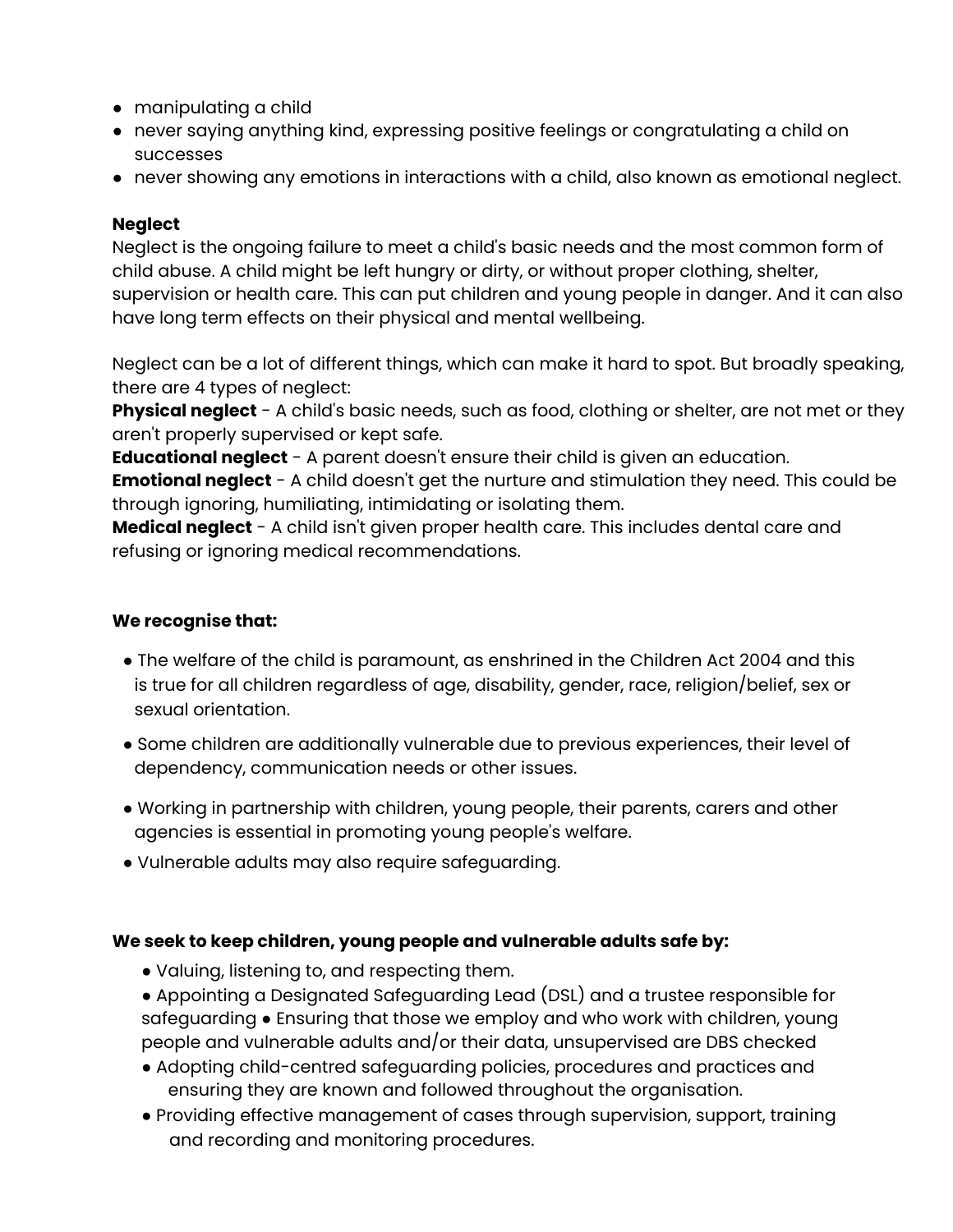- Following safer recruitment guidelines and our own Safer Recruitment policy to ensure recruitment is safe and all necessary DBS checks are made.
- Designating a DBS Manager for the organisation
- Recording and storing information professionally and securely
- Sharing our safeguarding practices and procedures with students,schools, staff and volunteers and ensuring they know how to raise a concern.
- Escalating and sharing concerns and relevant information about children, young people and vulnerable adults to agencies that need to know. Children, young people, vulnerable adults and their families may be included in this process.
- Managing allegations against staff and volunteers appropriately and involving other agencies when required
- Ensuring that we have effective complaints measures in place.
- Providing training for staff, trustees and volunteers to ensure they are promoting the welfare and safety of children and young people in their day-to-day work.

#### **2. Managing Concerns and Disclosures**

All concerns and allegations will be taken seriously and investigated thoroughly. MyBigCareer recognises that whilst some incidents and allegations will require the support and / or intervention of external agencies, others may be supported through existing internal support mechanisms.

#### **2.1 Procedure when there is a safeguarding concern**

Where there is a suspected concern or a direct disclosure of abuse from a child or young person, MyBigCareer staff and volunteers should follow the below steps:

- If someone is at immediate risk of significant harm the emergency services should be contacted.
- If there has been a disclosure, ensure the child or young person is aware that we may not be able to keep the information confidential.
- Inform the DSL or school lead as soon as practically possible.
- The DSL, along with the school staff, will assess the current safety and next steps which may include making a referral to the Local Authority, contacting parents/carers and/or other services.

● If a referral is made to Social Care, this should be done using the relevant Local Authority guidance (either by phone or in writing). If someone is at an immediate risk of significant harm the matter should be immediately referred to the Police or Social Care via phone or emergency line. Referrals should always be followed up in a timely manner, advised by the DSL.

● Regardless of whether a referral is made, all observations, relevant information and actions taken should be recorded as soon as possible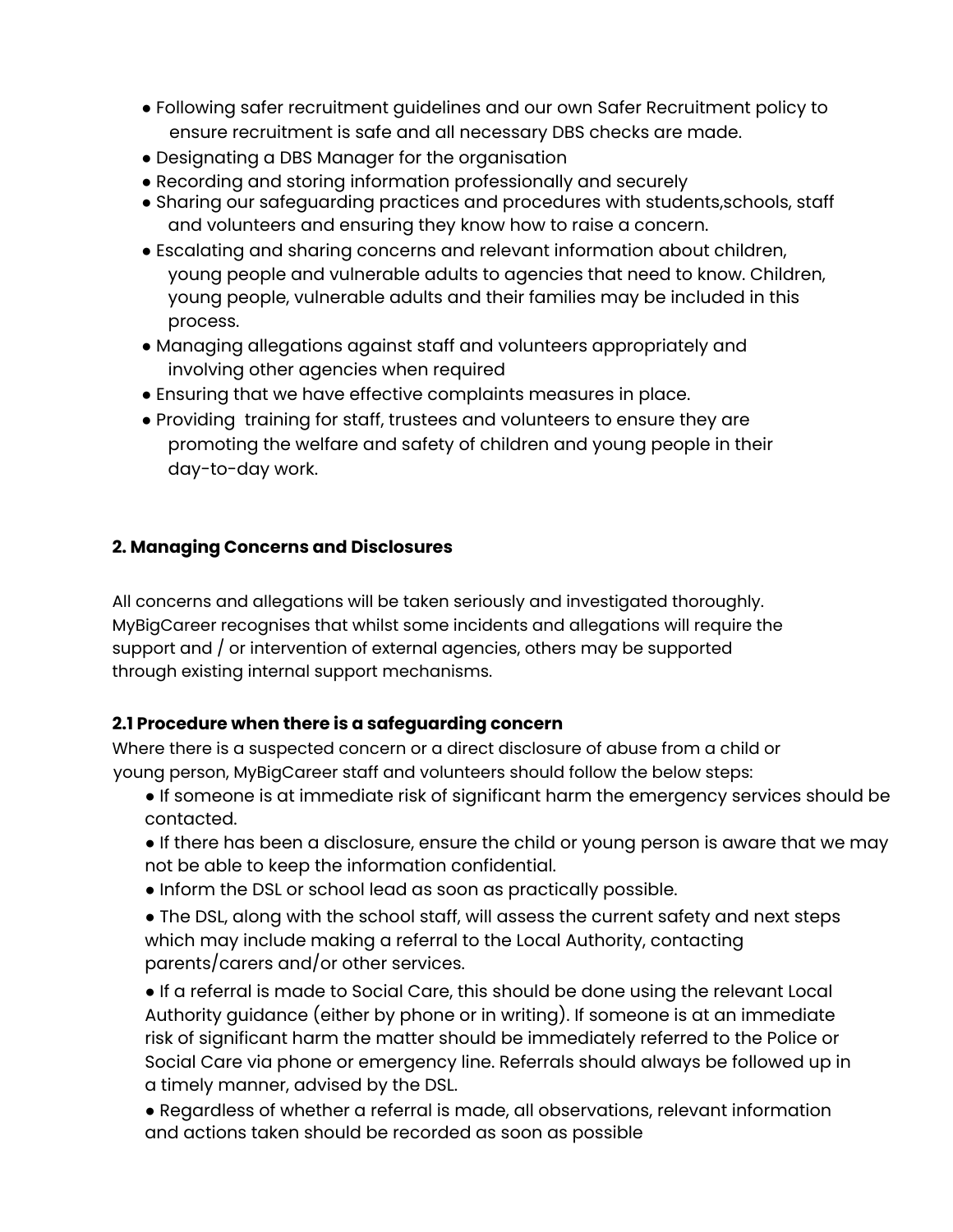● Contacting the charity commission to ensure compliance and transparency

#### **2.2 The Child's Wishes**

Where there is a safeguarding concern, MyBigCareer staff and volunteers should ensure the child's wishes and feelings are taken into account when determining what action to take and what services to provide. However, whilst a child's approval is an important consideration, it is entirely dependant on the context and seriousness of the concern.

#### **3. Supporting Staff and Volunteers**

#### **3.1 Recruitment and Onboarding**

MyBigCareer operates Safer Recruitment procedures in accordance with guidance and the charity's Safer Recruitment Policy. All roles are advertised with the clear requirement that staff and volunteers of the charity who are eligible for an enhanced DBS including verifying the applicants' identity. All staff applicants must complete a declaration on the application form declaring any criminal convictions.

The application process and/or interviews for staff and long-term volunteers include safeguarding and safer recruitment questions. These questions gauge the candidate's motivation and attitudes to working with children, young people and vulnerable adults and include questioning of any CV gaps.

On conditional offer, written references for staff and long-term volunteers are checked. For staff, any gaps / inconsistencies in employment are investigated and staff applicants' identity and qualifications are verified.

#### **3.2 DBS Disclosure Procedures**

All paid staff and all trustees and volunteers that have regulated contact with MyBigCareer's young people must have a satisfactory enhanced DBS check. The charity will ensure that all paid staff are registered on the online update service. No unsupervised contact with young people or access to information regarding service users will be authorised until the DBS check has been returned and approved. During this period all staff and volunteers will be supervised by an MyBigCareer staff member who has undergone a satisfactory enhanced DBS check.

In advance of DBS clearance being received all staff and volunteers must complete a Disclosure Declaration Form. This form will be held securely by MyBigCareer. Any foreseen disclosure should be raised to the DBS Manager at this stage.

DBS checks must be renewed at least every 3 years.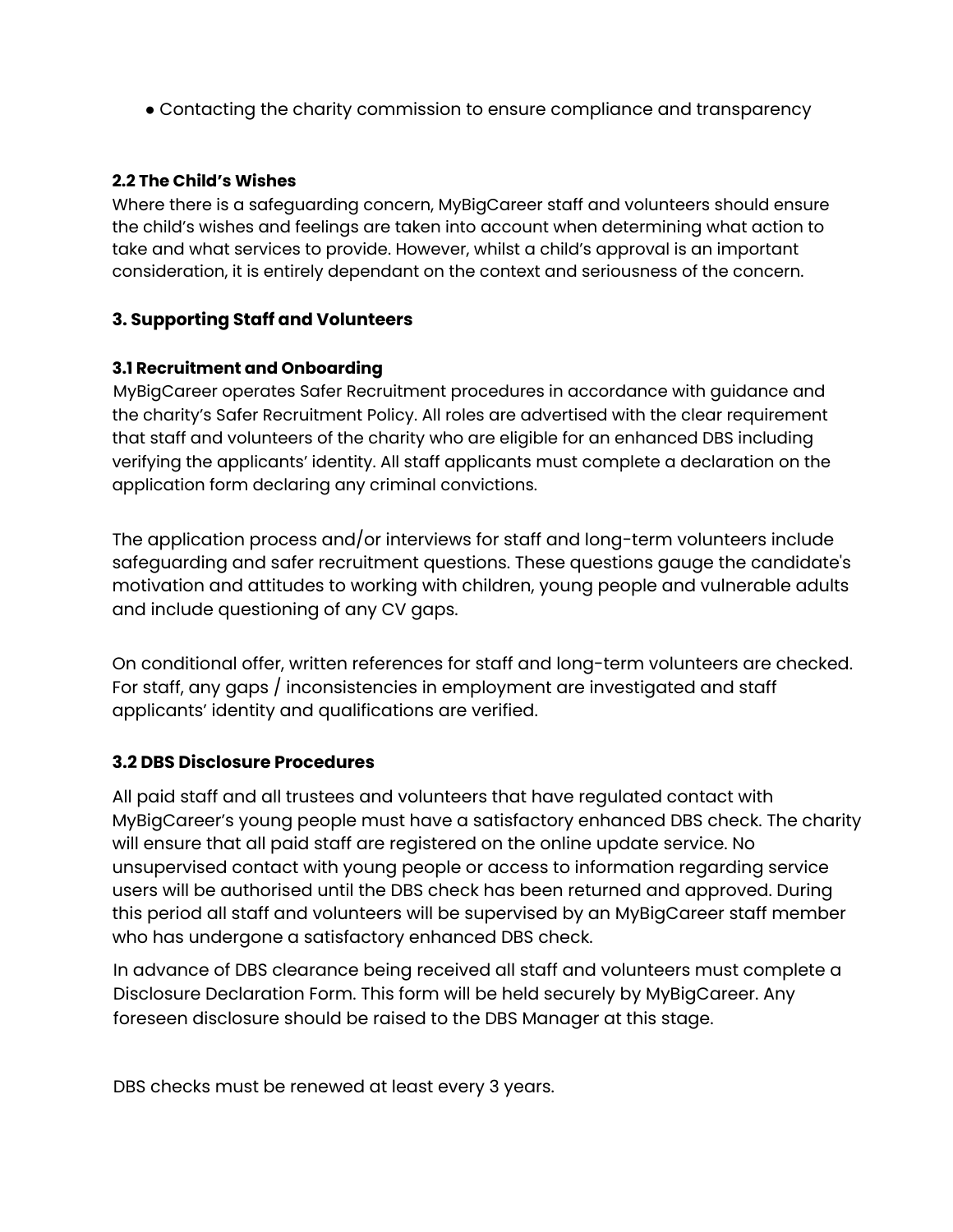In the event a DBS application returns an adverse disclosure, further consideration will need to be given to the applicant. The DBS Manager and DSL will review and risk assess if this person is suitable to work with MyBigCareer's young people. If any external agencies need to be contacted, permission will be sought from the individual. If they are unable to reach an outcome or need further input, a Risk Assessment Panel will gather to review the information. The panel will include: the DBS Manager, DSL and a Trustee with responsibility for Safeguarding .

The Risk Assessment Panel will make a decision on whether to employ the applicant as a paid member of staff or permit them to volunteer. In making this decision the panel may take the following into account:

- $\bullet$  The nature and seriousness of the offence(s)
- $\bullet$  The age at which the offence(s) was committed
- $\bullet$  The time elapsed since the offence(s) was committed
- Any further offence $(s)$
- $\bullet$  Circumstances at the time of the offence(s)
- The potential risk to children/young people/vulnerable adults
- Legal advice
- Whether the applicant declared any offences on the Disclosure Declaration Form (see Appendix E), job application form and/or at interview

The Risk Assessment Panel will decide whether any further action is required, for example contacting the police or safeguarding authorities. The Risk Assessment will be kept securely on file.

#### **3.3 Training**

All Trustees, staff and volunteers undergo safeguarding training during their training and induction period that is applicable to their role.

If a former staff member or volunteer returns to work or volunteer with the organisation, despite any former relationship, they will need to complete a new enhanced DBS check.

#### **3.4 Probation**

Staff cannot pass their probation unless they have completed their Safeguarding Compliance Training or without all relevant safer recruitment checks being signed off.

#### **3.5 Staff Welfare**

We recognise that working with children, young people and vulnerable adults who are victims of abuse can be challenging and impact staff and volunteer wellbeing.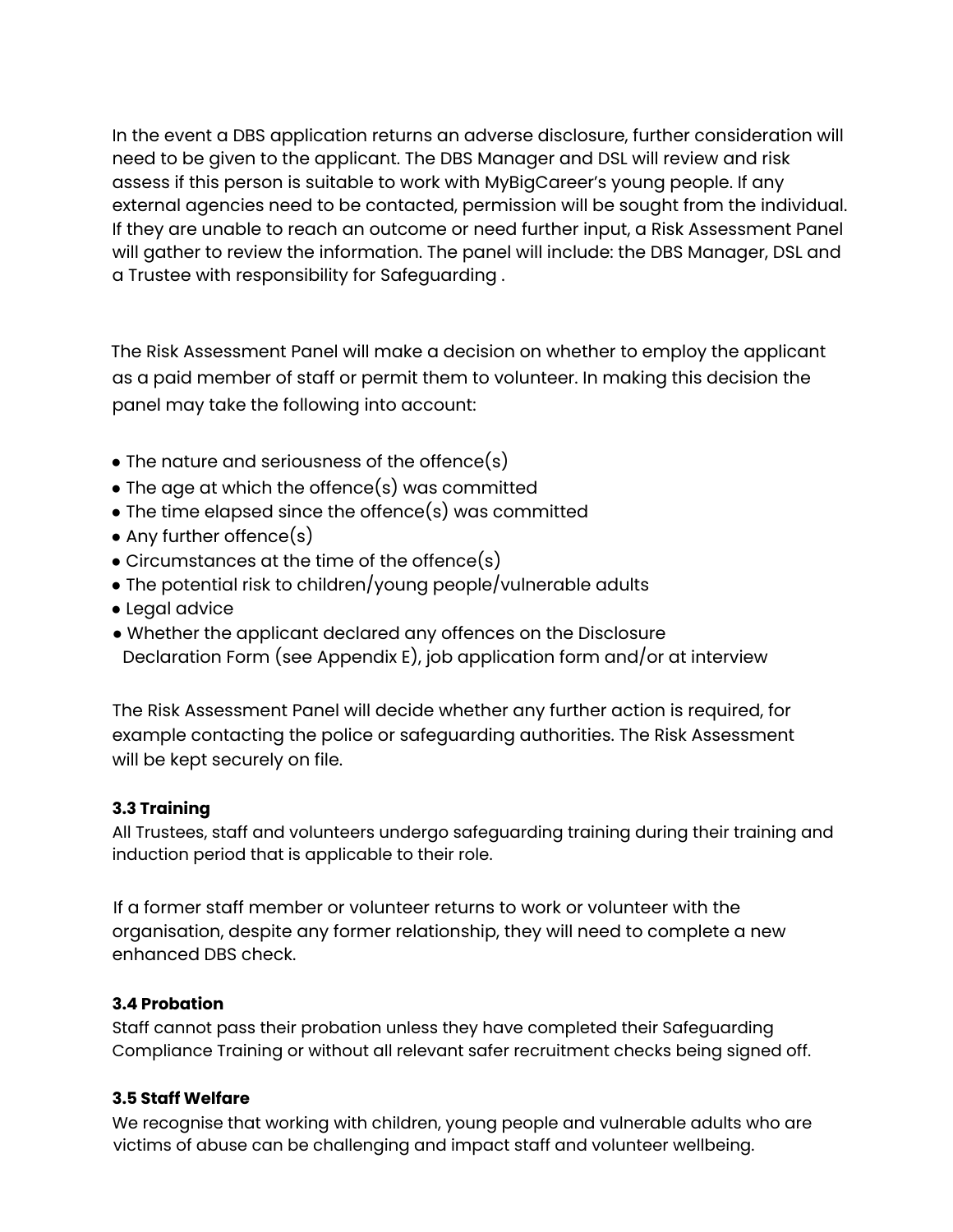MyBigCareer offers the following support mechanisms:

- Line manager support
- Promotion of helplines such as NSPCC, Women's Aid

#### **4. Allegations against staff and volunteers**

#### **4.1 Overview and scope**

Allegations against staff and volunteers can arise and MyBigCareer is committed to having systems in place to deal with them fairly and consistently. Keeping Children Safe in Education 2020 states that the allegation process should be followed where it is alleged that a staff member or volunteer has: ● behaved in a way that has harmed a child, or may have harmed a child;

- possibly committed a criminal offence against or related to a child;
- behaved towards a child or children in a way that indicates he or she may pose a risk of harm to children; or
- behaved or may have behaved in a way that indicates they may not be suitable to work with children.

Allegations can be made by anyone including colleagues, volunteers, parents/guardians, children/young people and community/external staff. All should feel safe to express them without fear of victimisation.

#### **4.2 Procedure for allegations against staff and/or volunteers**

It is essential that all allegations against staff or volunteers are immediately brought to the attention of the DSL.

The following action should be taken in the event of an allegation:

- Make sure that the child, young person or vulnerable adult is safe and away from the alleged perpetrator.
- Refer the matter immediately to the DSL who will advise on next steps.
- The DSL and Trustee responsible for safeguarding will discuss and consider the need for a referral to the Local Authority.
- Follow any advice given regarding contact with the parents/carers if the alleged victim is a person who has not yet reached the age of eighteen.
- MyBigCareer's disciplinary procedures may be implemented, irrespective of the action that is taken by social workers or the police.
- Consider whether the alleged perpetrator has access to children, young people or vulnerable adults elsewhere and if so who needs to be informed
- MyBigCareer will work closely with the Local Authority as well as the police in following procedures.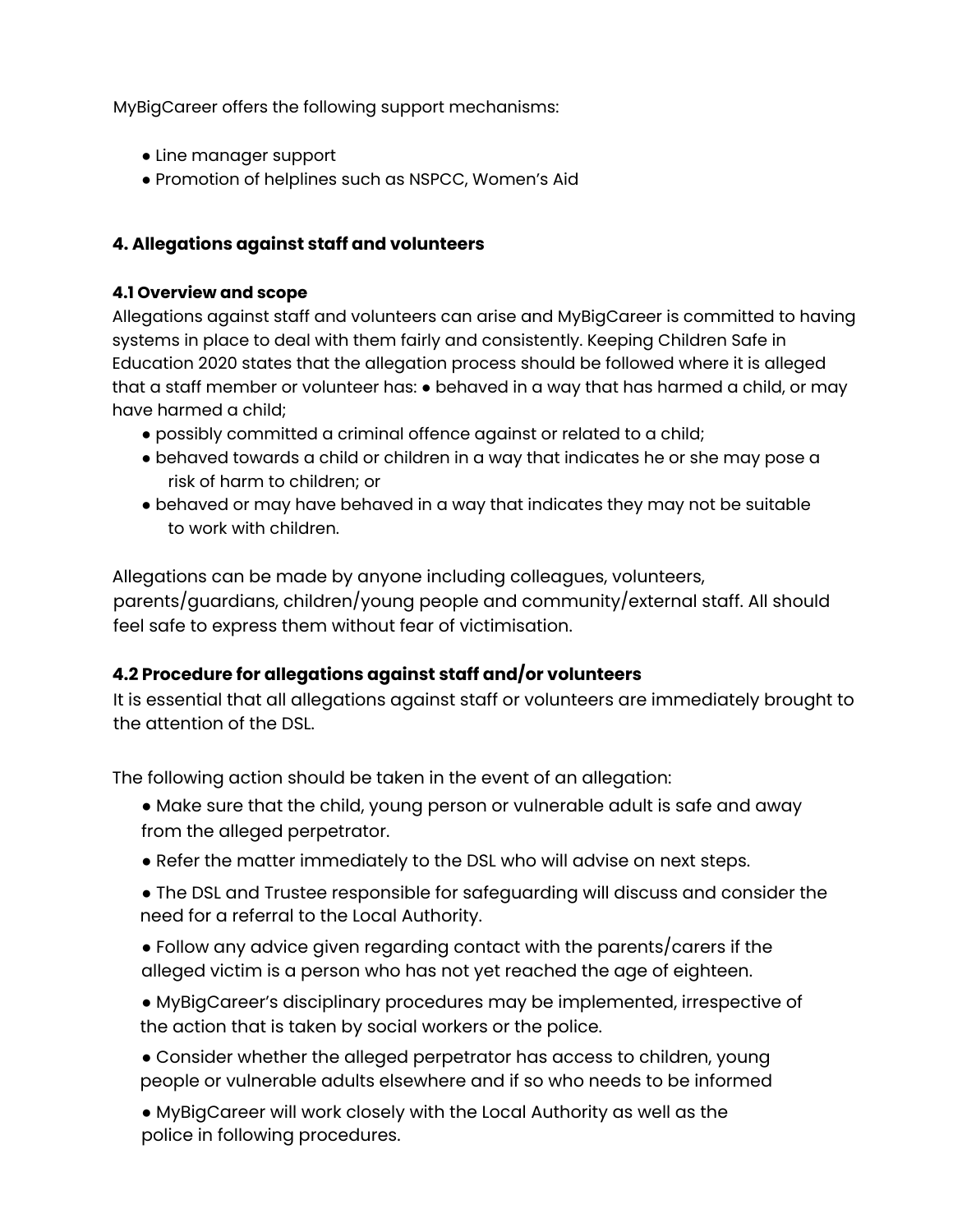- MyBigCareer will follow up any external investigation with an internal review to ensure any changes needed are put in place.
- MyBigCareer will keep a record of all allegations, investigations and reviews.
- Contacting the charity commission to ensure compliance and transparency

#### **4.3 Whistleblowing Policy**

MyBigCareer has a clear whistleblowing procedure, found in the staff handbook and referenced in staff training, and promotes a culture that enables issues about safeguarding of all individuals to be addressed.

#### **5. Internet and device safety**

MyBigCareer is committed to protecting children, young people and vulnerable adults while using its services from the risks posed by the internet, use of email, messaging, video conferencing and social networking. All users are advised about the risks and measures that are in place to promote safe access to the internet.

MyBigCareer is aware of the increased risk to children and young people when using online platforms as seen in the 'How safe are our children online? 2019; An overview of data on child abuse online' review. We will keep children and young people safe by:

- Providing clear and specific directions to staff and volunteers on how to behave online
- Supporting children and young people using our service to use the internet, social media and mobile phones in a way that keeps them safe
- Developing clear and robust procedures to enable us to respond appropriately to any incidents of inappropriate online behaviour
- Reviewing and updating the security of our information systems and online platforms regularly
- Providing safe devices to children and young people which have had the appropriate filtering systems and software in place
- Ensuring that images of children and families are used only after permission has been obtained, and only for the purpose for which consent has been given
- Providing supervision, support and training for staff and volunteers about online safety
- Risk assessing any online platforms or new technologies before they are used within the organisation and producing usage and conduct guidance for staff, volunteers, children and young people

#### **6. Information Sharing and Confidentiality**

MyBigCareer understands that information sharing is essential for effective safeguarding and promoting the welfare of children and young people. It is a key factor identified in many serious case reviews (SCRs), where poor information sharing has resulted in missed opportunities to take action that keeps children and young people safe and we are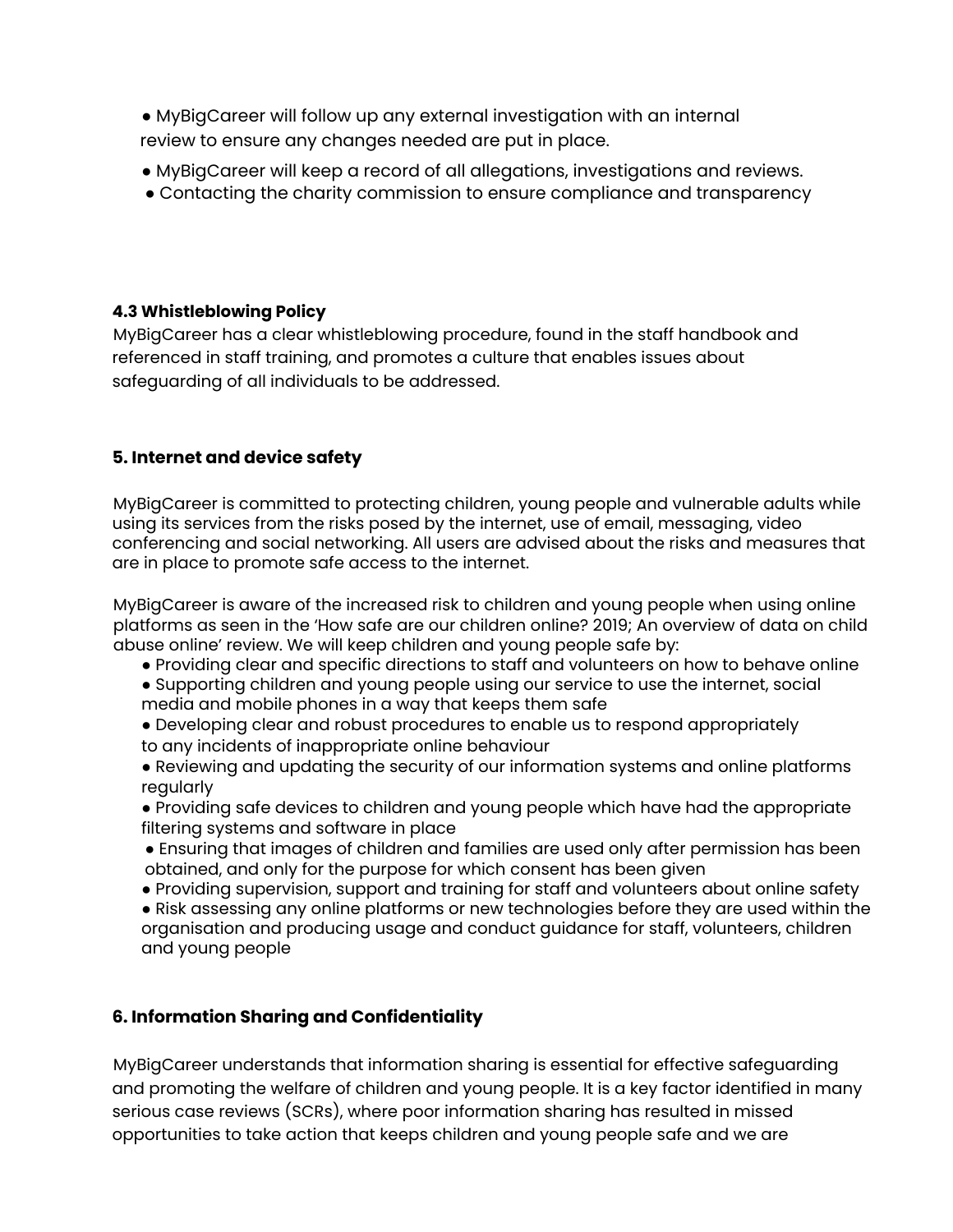therefore committed to multi-agency working.

All information regarding safeguarding incidents and concerns is stored securely on MyBigCareer's CRM and not on individual devices. Safeguarding concerns and disclosures will only be shared in circumstances that will further protect the child from harm. Sensitive information should not be shared with colleagues and/or other agencies unless instructed by the DSL. When information is being shared, it is done so via password protected databases or documents where the password is shared via a different format.

#### **7. Parental involvement**

MyBigCareer recognises the role of parents and carers when safeguarding children and young people and seeks to include them in conversations if it does not pose further risk to the child or young person. Whenever it is safe and possible, parental consent is sought to make referrals to Local Authorities or external agencies.

Permission is always obtained in advance for all onsite and offsite activities from the person with parental responsibility.

MyBigCareer promotes external opportunities that we feel will benefit our children and young people, including online webinars and work placements. When staff find external opportunities they must ensure the following:

- The service upholds good safeguarding standards
- The service is safe and appropriate for the age group
- $\bullet$  The child/young person and parent/guardian are aware that this is an external opportunity and that MyBigCareer will not be present
- Parents/carers are informed and consent is given

#### **MyBigCareer supports students in attaining work experience placements.**

Parent/guardians are informed of the steps that MyBigCareer takes to safeguard young people on placement. The charity informs all partner organisations that young people under the age of 18 are not to be left alone with an employee of the organisation in a private place. The charity stipulates that if it is necessary for a student to work in private with an employee, they do so in a room with a glass window and/or a room with a door that is left open. If a situation was to arise where this is not possible – for example if a student is required to travel alone in a car with an employee – that the organisation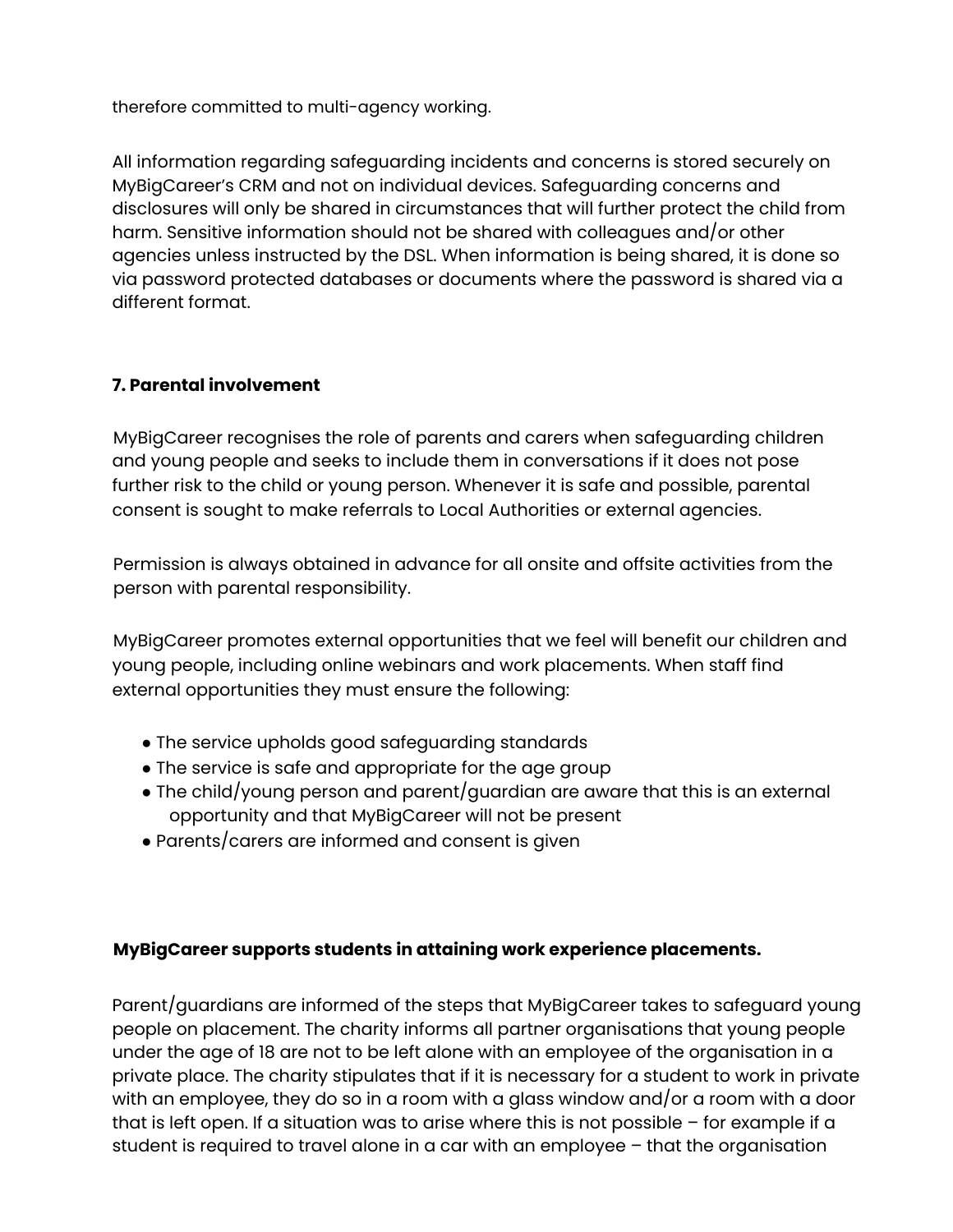makes MyBigCareer aware of this as soon as possible (ideally before the placement commences) in order that special permission is obtained from the student's parent/guardian ahead of the placement. Organisations are also made aware of MyBigCareer's Safeguarding Policy and all employees are expected to adhere to this policy whilst hosting work experience students.

#### **8. Risk Assessments**

MyBigCareer's risk assessments cover all staff and volunteers who work and interact with children, young people and vulnerable adults as part of the service. In preparing risk assessments for off-site visits, staff should ensure that other agencies, where appropriate, have a risk assessment in place.

MyBigCareer staff and volunteers are expected to risk assess dynamically during all activities and delivery and highlight hazards and mitigations. These should be added to risk assessments when necessary.

Individual risk assessments will be completed for a child or young people with extenuating circumstances to ensure they can participate in on and off site activities safely. Cases where an individual risk assessment is needed could include, but are not limited to, young people showing violent or risky behaviours, self harm or external dangers such as prohibited parental contact. Individual risk assessments should be written and shared with the DSL and discussed with the parent/carer and child/young person when it does not cause further risk to do so.

#### **9. Children Potentially at Greater Risk of Harm**

Keeping Children Safe in Education 2020 states the following as children and young people potentially at greater risk of harm:

- Children who need a social worker (Child in Need and Child Protection Plans)
- Children requiring mental health support
- Looked after children and previously looked after children
- Children with special educational needs and disabilities

MyBigCareer recognises that these children and young people may be at a higher risk of experiencing safeguarding concerns and abuse. MyBigCareer requests information about students' needs during the registration process and records them via our safeguarding procedures if disclosed at another time.

As each student is unique, staff and volunteers will work for that particular student and record any additional support being utilised. It is imperative that staff consider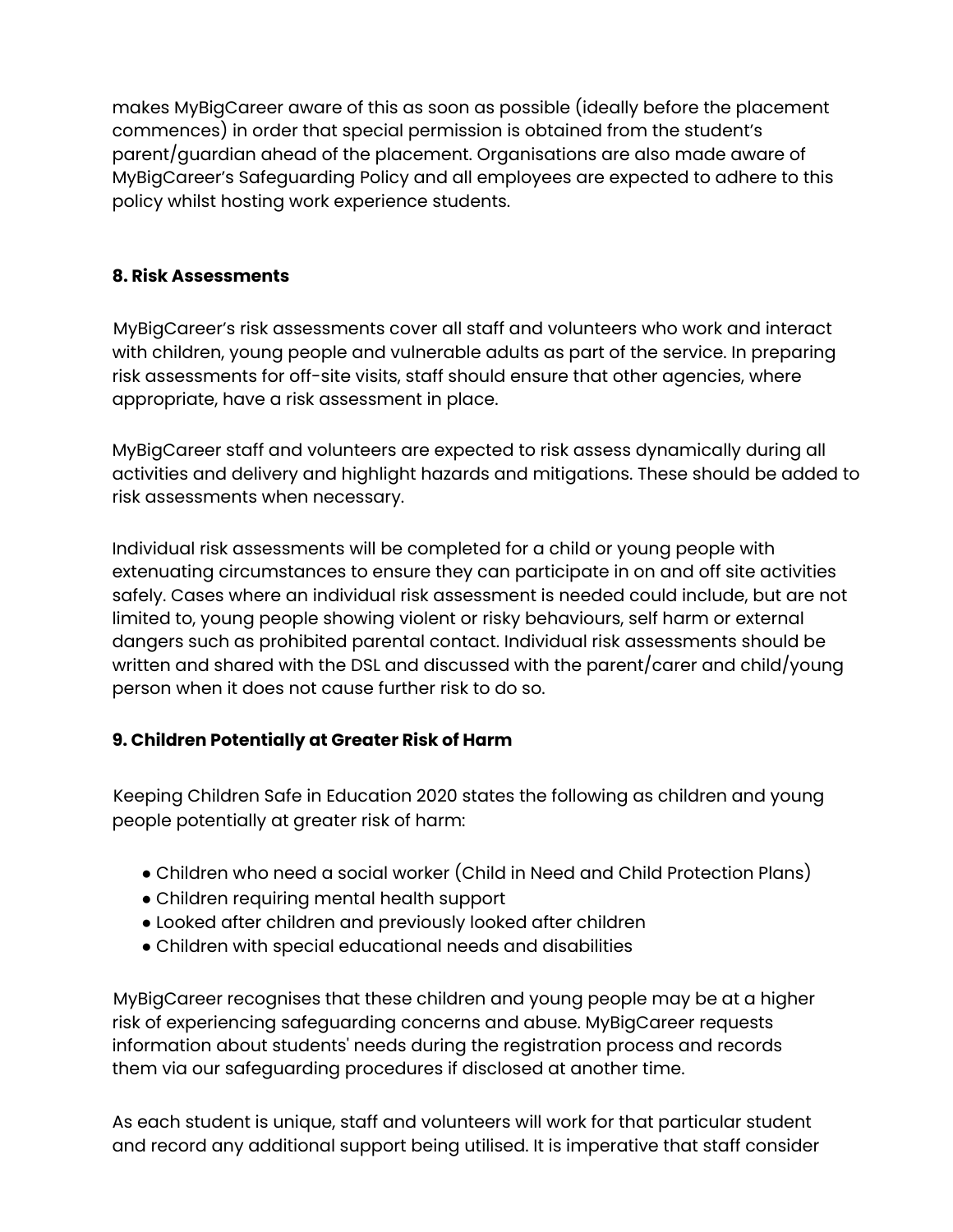that behaviours displayed may be a sign or indicator of possible abuse or a safeguarding concern.

#### **10. Privacy and Data Storage**

All data and information relating to safeguarding concerns and cases will be stored, secured and maintained in line with our Privacy Policy which is available to read on our website.

#### **11. Glossary of safeguarding terminology**

**11.1 Safeguarding:** Safeguarding is the action that is taken to promote the welfare of children and protect them from harm and is defined in "Working Together to Safeguard Children 2018" as:

- protecting children from maltreatment;
- preventing impairment of children's mental and physical health or development;
- ensuring that children are growing up in circumstances consistent with the provision of safe and effective care;
- taking action to enable all children to have the best outcomes.

Child protection is part of the safeguarding process. It focuses on protecting individual children identified as suffering or likely to suffer significant harm. This includes child protection procedures which detail how to respond to concerns about a child.

**11.2 Children/young people**: A child is defined as anyone who has not reached the age of 18. This is enshrined in UK law and the UN Convention of Human Rights. For the purposes of this policy and relevant procedures the term "child" and "young person" are used to mean the same thing.

**11.3 A vulnerable adult:** An adult at risk of abuse or neglect is defined as someone who has needs for care and support, who is experiencing, or at risk of, abuse or neglect and as a result of their age or care needs is unable to protect themselves.

Safeguarding vulnerable adults is defined in the care and support statutory guidance issued under the Care Act 2014 as:

- protecting the rights of adults to live in safety, free from abuse and neglect;
- people and organisations working together to prevent and stop both the risks and experience of abuse or neglect;
- people and organisations making sure that the adult's wellbeing is promoted including, where appropriate, taking fully into account their views, wishes, feelings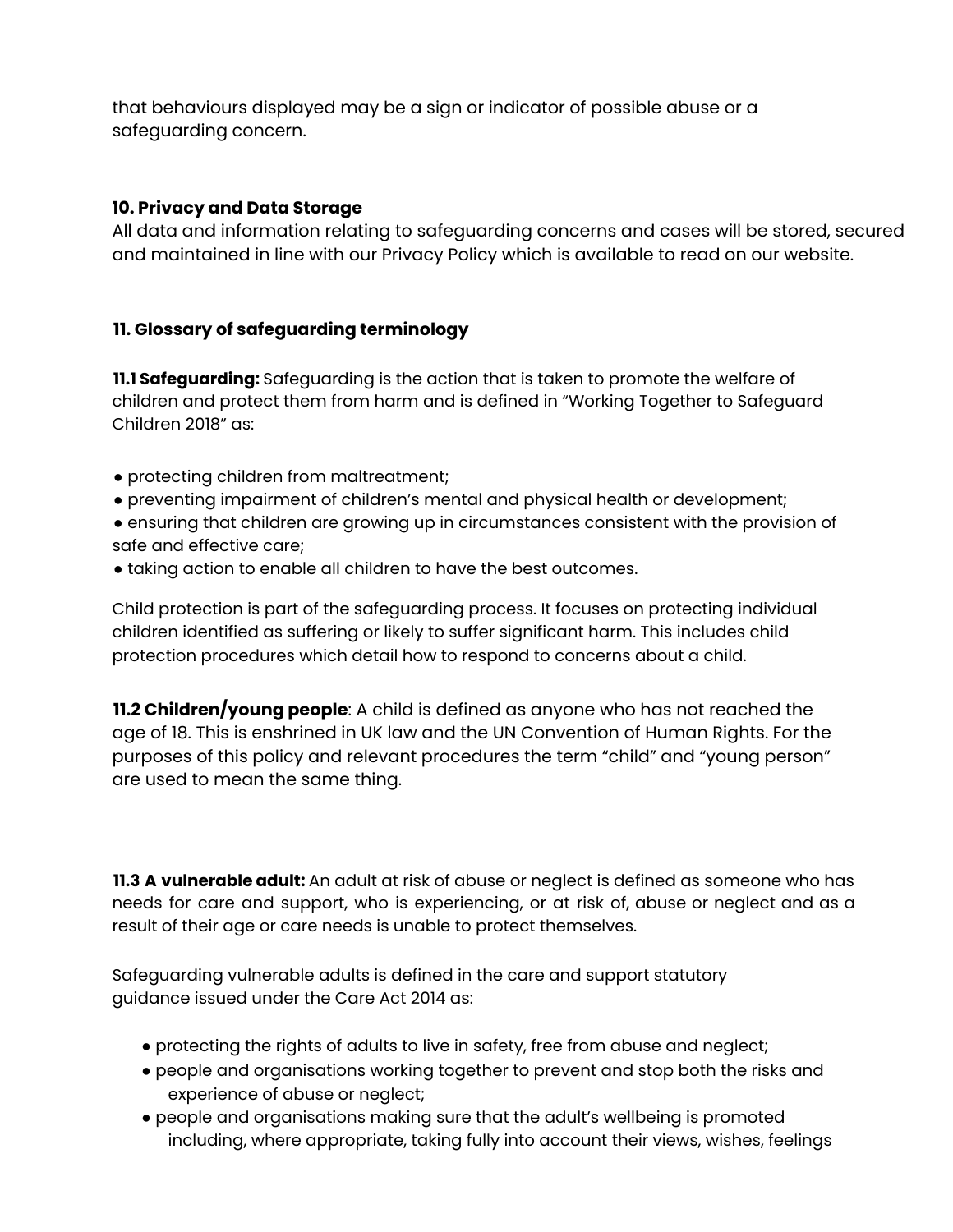and beliefs in deciding on any action;

● recognising that adults sometimes have complex interpersonal relationships and may be ambivalent, unclear or unrealistic about their personal circumstances and therefore potential risks to their safety or well-being.

**11.4 Children's Social Care:** The work of local authorities exercising their social services functions with regard to children. Arrangements for children's social care will differ within each local authority and each Centre Leader should ensure that they are familiar with the systems operated by their Local Authority. In Scotland, Local Authority social work departments have responsibility for social service functions with regard to children.

#### **12. Internal Roles and Responsibilities**

**12.1 The Trustees** are responsible for ensuring that an appropriate Safeguarding Policy is in place and for nominating a 'Safeguarding Trustee'.

**12.2 The Safeguarding Trustee** has oversight of MyBigCareer's Safeguarding policy and procedures, and responsibility for promoting the safeguarding of children, young people and vulnerable adults within the charity.

**12.3 The Chief Executive** is responsible for ensuring that the Safeguarding policy is implemented within MyBigCareer as a whole and providing appropriate staff and volunteer training where necessary.

**12.4 The Chief Executive is the Designated Safeguarding Lead (DSL).** They are responsible for internal staff training and for ensuring that the charity is kept abreast of current legislation and best practice. They are also responsible for coordinating, processing and keeping records of all incidents and all referrals to external agencies.

**12.5 The DBS Manager** is responsible for ensuring that all employed staff and long-term volunteers have a current DBS clearance.

*All staff and volunteers are responsible for safeguarding children, young people and vulnerable adults. They should be diligent in immediately sharing suspicions or disclosures with the DBS Manager or DSL.*

#### **13. External Roles and Responsibilities**

**13.1 The Local Authority Designated Officer (LADO)** in England and Wales is responsible for managing all allegations made against staff and volunteers who work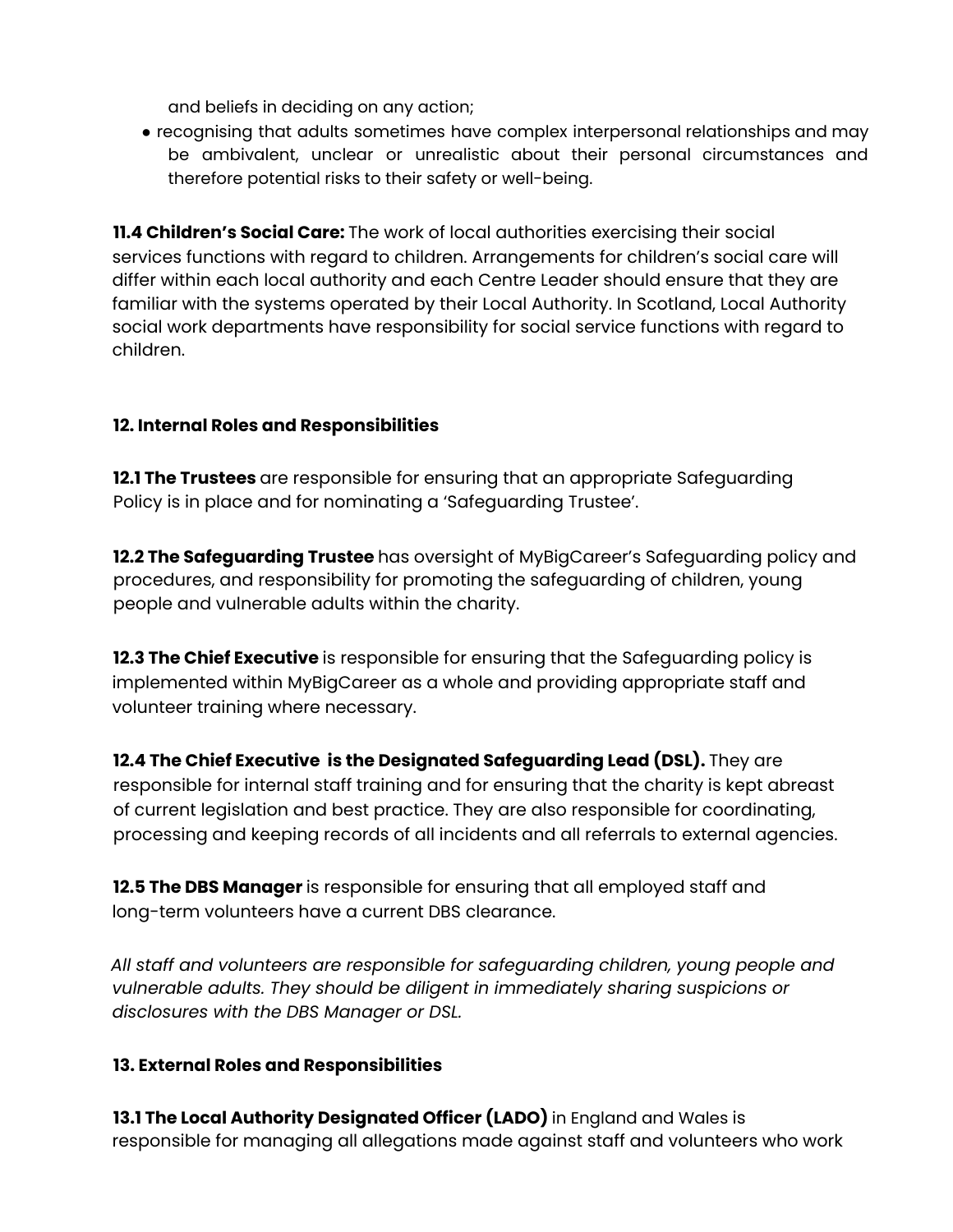with children and young people in their specific locality. The LADO may also be contacted by the charity as a source of advice. In Scotland, contact with the Local Authority social work department should be made.

**13.2 Local Authority Social Care.** Each Local Authority will have a team overseeing safeguarding within its area. Any concerns that meet the threshold for reporting to the Local Authority must be referred to the authority that the child or young person resides in. If a member of staff is unsure if the Local Authority need to be informed, they can consult with the DSL for advice

**13.3 Police.** Can be contacted on 101 (non-emergency) or 999 (emergency) if there is a direct disclosure of serious or immediate harm. If a member of staff is unsure if the police need to be called, they can consult with the DSL for advice.

**13.4 Other Agencies.** Other agencies who may be involved with the care of children, young people and adults include: schools, housing organisations, social services, health services and other third sector agencies. Liaison with these agencies may be necessary in particular cases.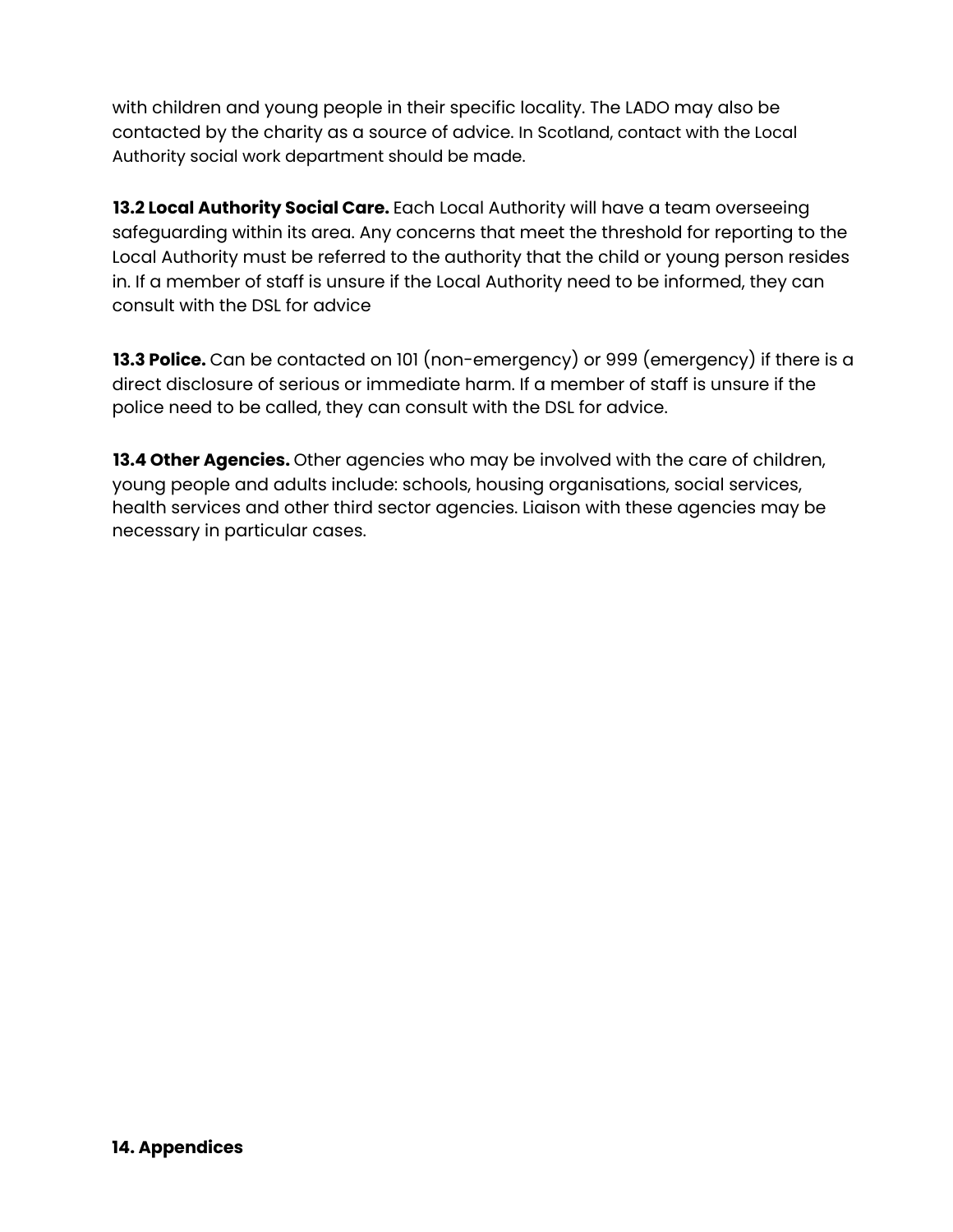#### **Appendix A: Safeguarding Process Map**

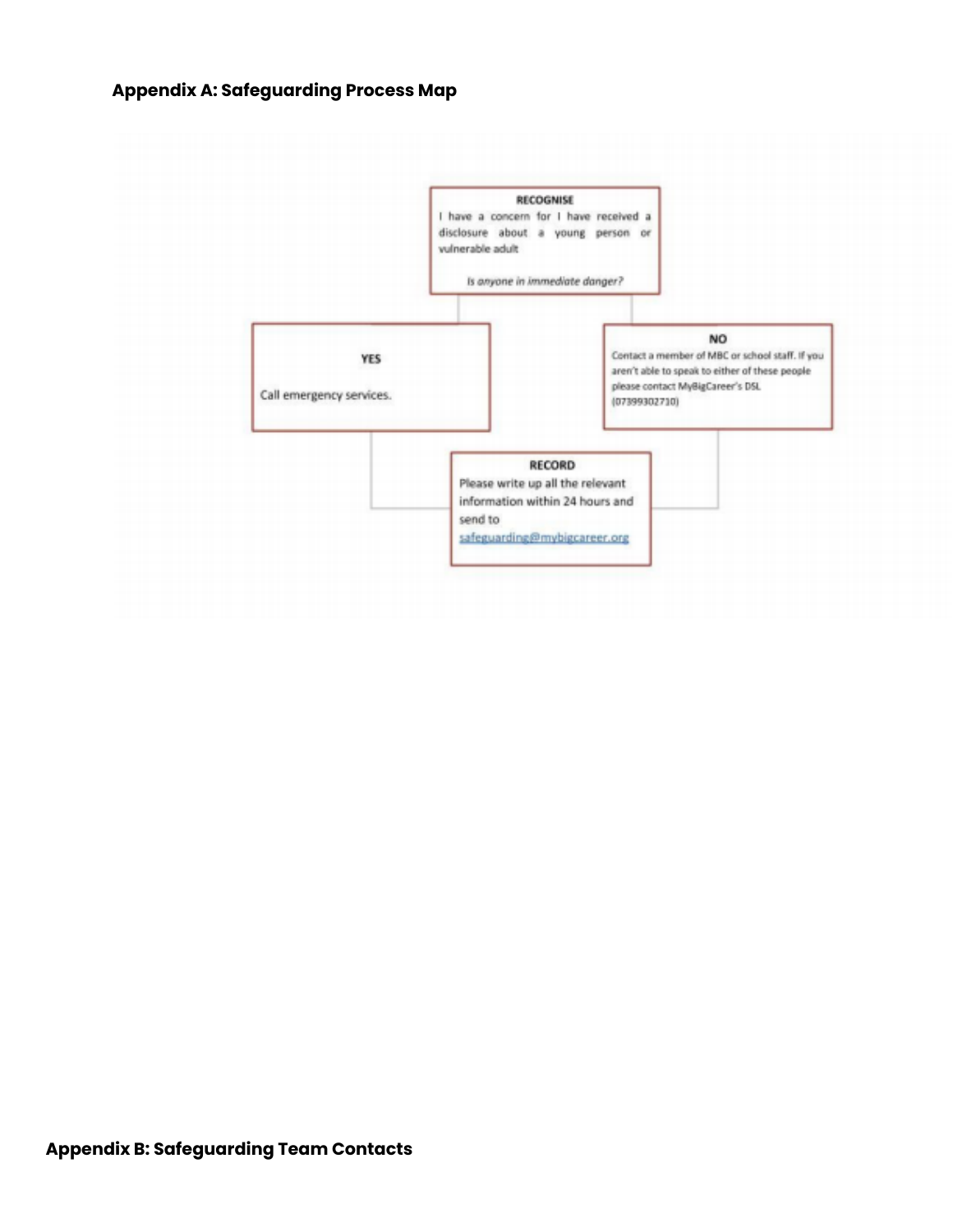

#### **Designated Safeguarding Lead - Richard Watson (Chief Executive)** richard@mybigcareer.org 07399302710



**Safeguarding Trustee - Hayley Equi** hayley@mybigcareer.org



**DBS Manager - Sophia Westbury (Operations & Marketing Executive)** sophia@mybigcareer.org 07399302707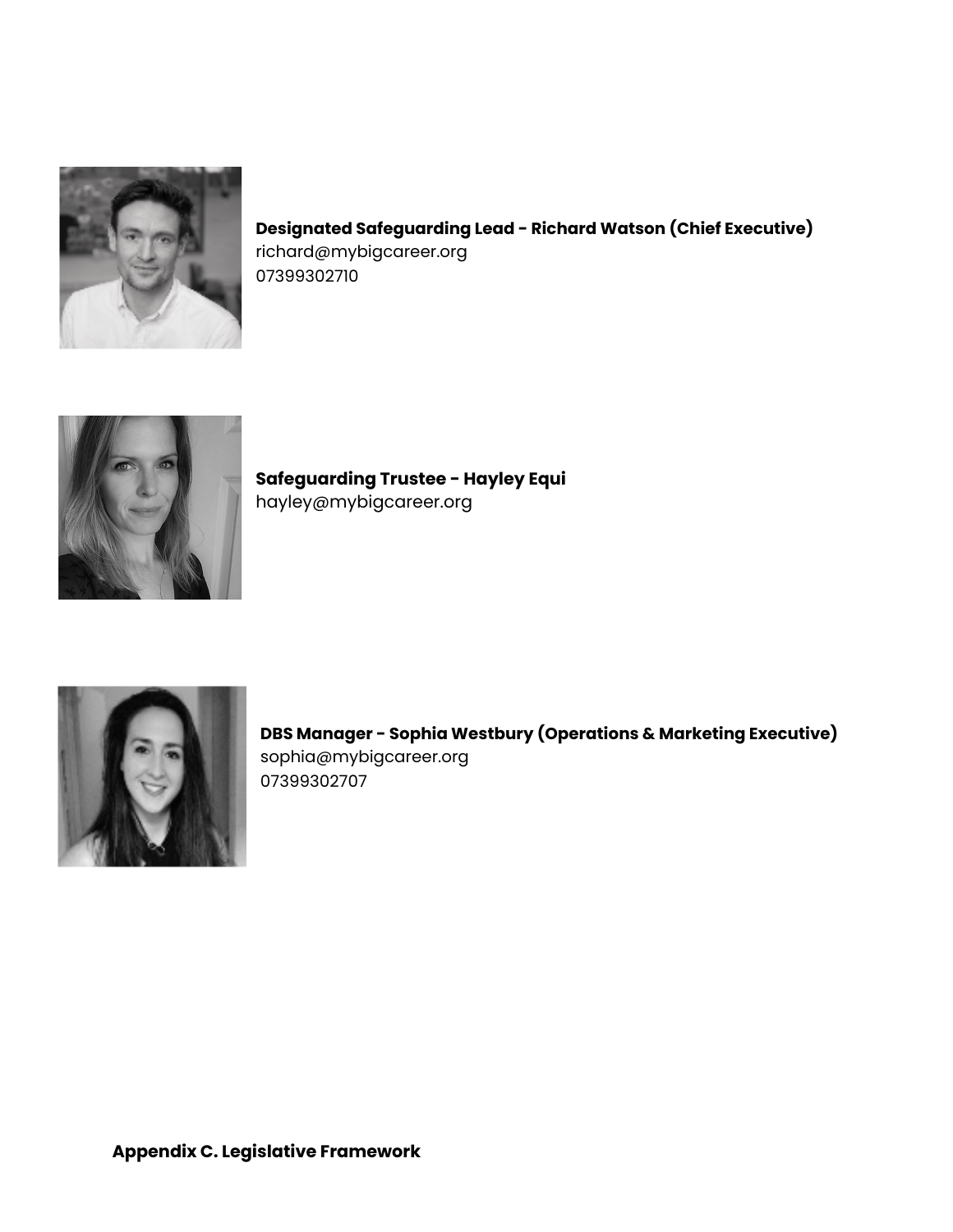The legislative bases for protecting Children and Young People are the Children Acts of 1989 and 2004. The Children Act 1989 is the legislative basis both for protecting Children and Young People from significant harm and promoting the provision of services for Children and Young People in need. The Children Act 2004 sets out the vision for Children and Young People in terms of five key outcomes:

- staying safe
- being healthy
- enjoying and achieving
- making a positive contribution
- achieving economic well-being.

The 'staying safe' outcome is underpinned by a statutory duty of all agencies working with Children and Young People to promote safeguarding in the way it carries out its function.

Section 11 of The Children Act 2004 says that every organisation working with children, young people and parents that receives grant funding must show that they are run safely.

Children and Young People have a legal right to be protected from harm under the Children Act 1989 and also the European Convention of Human Rights 1953.

Sections 36 to 41 of the Counter Terrorism and Security Act 2015 sets out the duty on local authorities, schools and organisations to provide support for people vulnerable to being drawn into terrorism. This is known as the Channel programme. The DSL should be contacted in the event that any staff member has a concern about a child or young person being vulnerable to being drawn into terrorism.